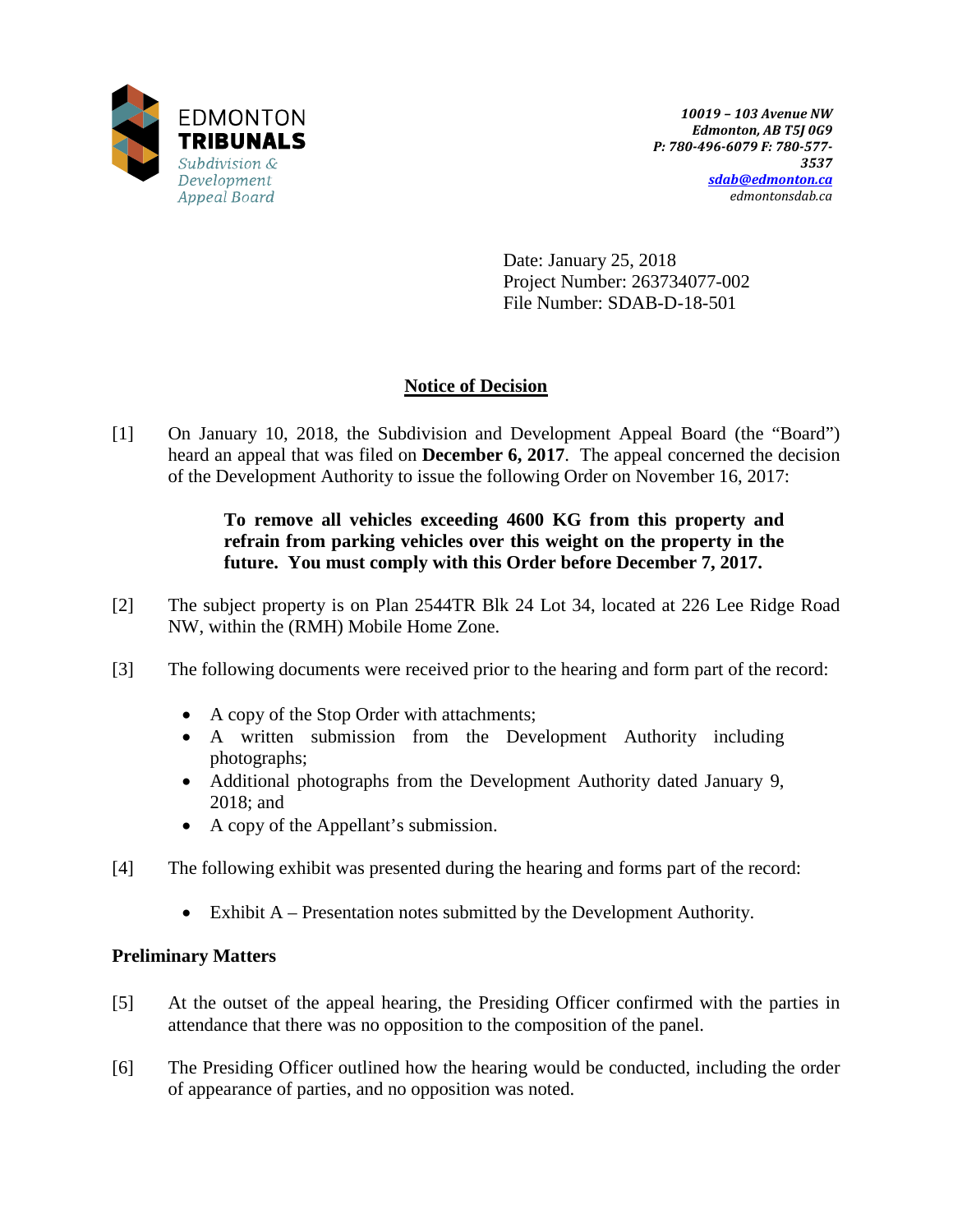[7] The appeal was filed on time, in accordance with section 686 of the *Municipal Government Act*, RSA 2000, c M-26.

#### **Summary of Hearing**

- *i) Position of the Appellant, Mr. K. Dunbar:*
- [8] The subject vehicle (the "vehicle") is a 1959 International B-170 antique and not a commercial vehicle by usage or commercial vehicle standards. He does not intend to use the vehicle as a "personal use" vehicle, but rather to restore and register it as an antique.
- [9] The City defines a commercial vehicle as any vehicle designed or intended for commercial use. However, this is not the case and it is not the policy of the City to follow their definition.
- [10] Alberta Transportation defines a commercial vehicle as "a vehicle used to transport goods, tools or passengers-for-hire, and is not used only as a private passenger vehicle."
- [11] The City makes numerous exceptions to this policy by allowing the storage of camper conversions and school bus operators to park their buses on the roadway in front of their homes.
- [12] One ton vehicles have a gross vehicle weight of more than 4,600 kilograms. If a one ton dually truck is registered and insured as a commercial vehicle, this exceeds the weight restriction for commercial vehicles and the City does not enforce these situations. There are numerous large commercial vehicles and motor homes parked in his neighbourhood that have never been identified by the City for non-compliance. In his view he is being unfairly targeted.
- [13] The vehicle would not qualify as a commercial vehicle under the Alberta Transportation and Safety Board because it does not meet the minimum standards required. It is not his intention to bring the vehicle up to the minimum standards because of financial and time constraints.
- [14] Mr. Dunbar provided the following information in response to questions from the Board:
	- a) Two previous Bylaw Officers have visited his property over the last three years and both deemed the vehicle to be acceptable. However, a different Bylaw Officer inspected the site last year and issued the Order.
	- b) The vehicle and another vehicle are parked on his front yard driveway.
	- c) The vehicle has been parked on the driveway for three years. It was moved from the east side of the driveway to the west side of the driveway after some initial restoration work was completed.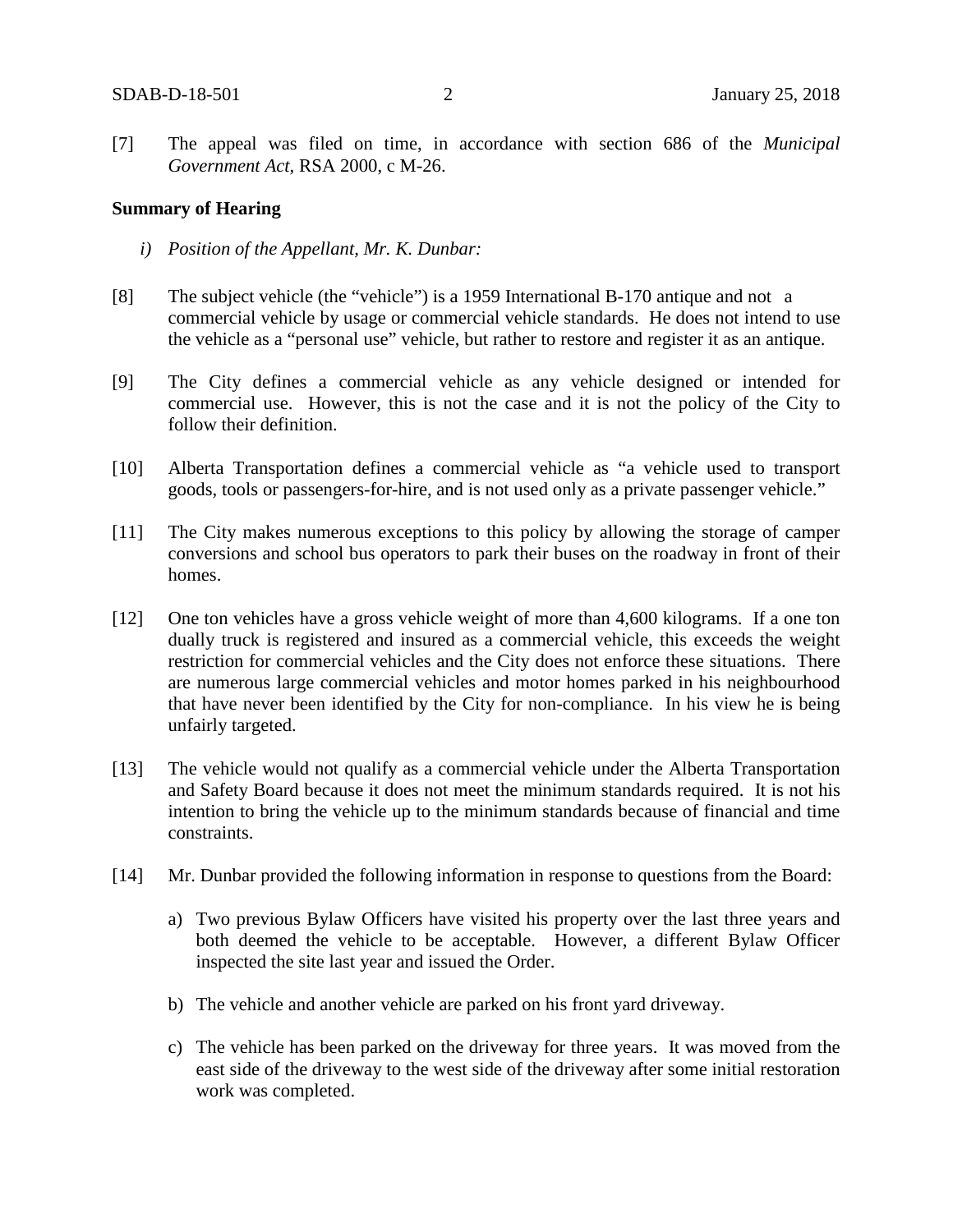- d) It is his intention to have the vehicle fully restored by this summer so that it can be insured and registered as an antique. He estimated that 60 to 70 percent of the restoration work has been completed with only some work remaining.
- e) The vehicle will be stored in another location on his property once the restoration is complete.
- *ii) Position of the Development Authority, represented by Mr. J. Lallemand*
- [15] Mr. Lallemand submitted a copy of his speaking notes, marked *Exhibit A*.
- [16] On October 3, 2017, a Bylaw Officer attended the subject site based on a citizen complaint about an overweight commercial vehicle parked at this residential location. Once on site the Bylaw Officer witnessed a large commercial vehicle parked on the driveway at this property, without any visible company, commercial vehicle or gross vehicle weight markings.
- [17] Subsequently the Bylaw Officer was in frequent contact with Mr. Dunbar via telephone. On numerous occasions Mr. Dunbar stated that his vehicle was under the prohibited weight limit for a commercial vehicle in a residential zone and that he would provide the Bylaw Officer with a copy of the vehicle registration. He also identified the vehicle in question as a 1959 International B-170.
- [18] While the Bylaw Officer was working with Mr. Dunbar and waiting for a copy of the registration, a second citizen complaint was filed regarding the parking of an overweight commercial vehicle at the subject site.
- [19] The Bylaw Officer visited and photographed the subject site on November 10, 2017. Using the information provided by Mr. Dunbar, the Bylaw Officer confirmed that the gross vehicle weight was 8,164 kilograms, approximately double the allowed weight limit in a residential zone. Based on this information, the Order was issued on November 16, 2017.
- [20] An internal review of the address revealed a history of bylaw complaints, including multiple property standards investigations regarding a nuisance vehicle, the truck in question.
- [21] Bylaw Officers who dealt with the subject site in the past about the vehicle did not discuss the *Edmonton Zoning Bylaw* because the complaints were registered under the Community Standards Bylaw, Nuisance section. It was not until this year, when a more experienced Bylaw Officer attended the site and determined that the vehicle was possibly overweight and a zoning investigation was initiated.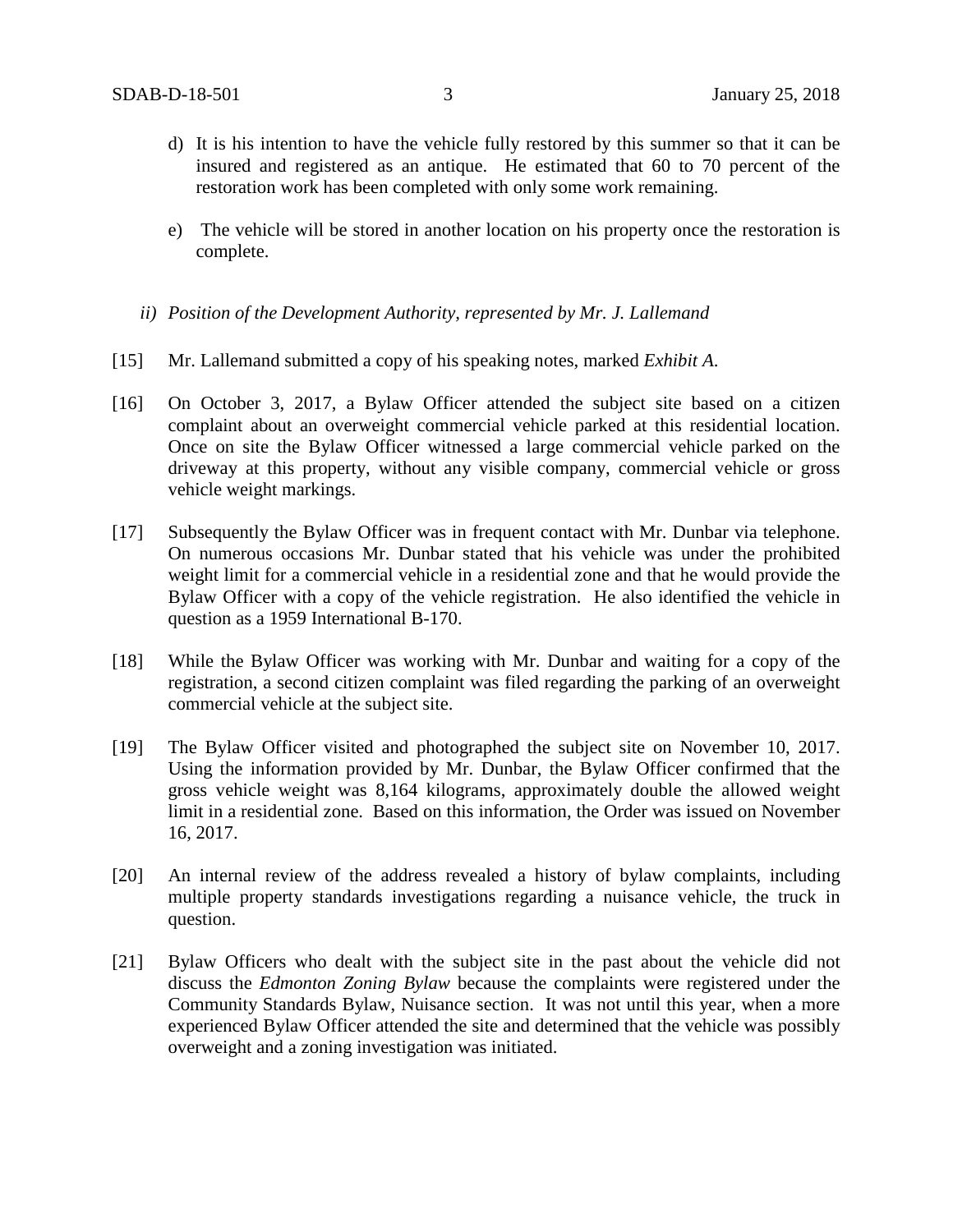- [22] Three sets of photographs were submitted, the first set was taken on October 3, 2017, the second set was taken on November 10, 2017 and used to issue the Order and the third set was taken January 9, 2018, to show an accurate condition of the property.
- [23] The Order is based on the weight of the commercial vehicle in a residential zone and not the exterior aesthetics of the vehicle.
- [24] In his opinion it is clear from the photographs submitted that the vehicle is intended or designed for commercial purposes pursuant to section 45(2)(a) of the *Edmonton Zoning Bylaw* and is therefore prohibited based on the weight of the vehicle. Whether or not the vehicle can be certified for commercial use through Alberta Transportation or is used for commercial purposes has no effect on the prohibited weight limit outlined in the *Edmonton Zoning Bylaw.*
- [25] The Order was issued by a designated Officer of the Development Authority as defined in section 624 of the *Municipal Government Act* and as a Bylaw Enforcement Officer appointed to enforce the *Edmonton Zoning Bylaw*.
- [26] The vehicle contravenes section 45(1) of the *Edmonton Zoning Bylaw* and the Order should be upheld.
- [27] Mr. Lallemand provided the following information in response to questions from the Board:
	- a) After the Order was issued, Mr. Dunbar provided the Bylaw Officer with a list of addresses where he perceived Bylaw infractions to be occurring. These addresses were reviewed and investigations are ongoing.
	- b) The vehicle was never in contravention of the Community Standards Bylaw, Nuisance section because it was being restored, and it was not deemed to be abandoned or derelict. The biggest concern is that the truck exceeds the maximum allowable vehicle weight.
	- c) Mr. Dunbar must apply for a development permit to allow the storage of an overweight vehicle at this site. Information regarding this process has been provided to Mr. Dunbar but an application has not yet been made.
	- d) It was his recommendation that the compliance date should be 30 days from the date of the Board's written decision plus 7 days to allow for mail service.

#### *iii) Rebuttal of the Appellant, Mr. K Dunbar*

[28] Mr. Dunbar was never advised by any Officer that there was a process available to apply for a development permit that would allow him to legally park an overweight vehicle on his property.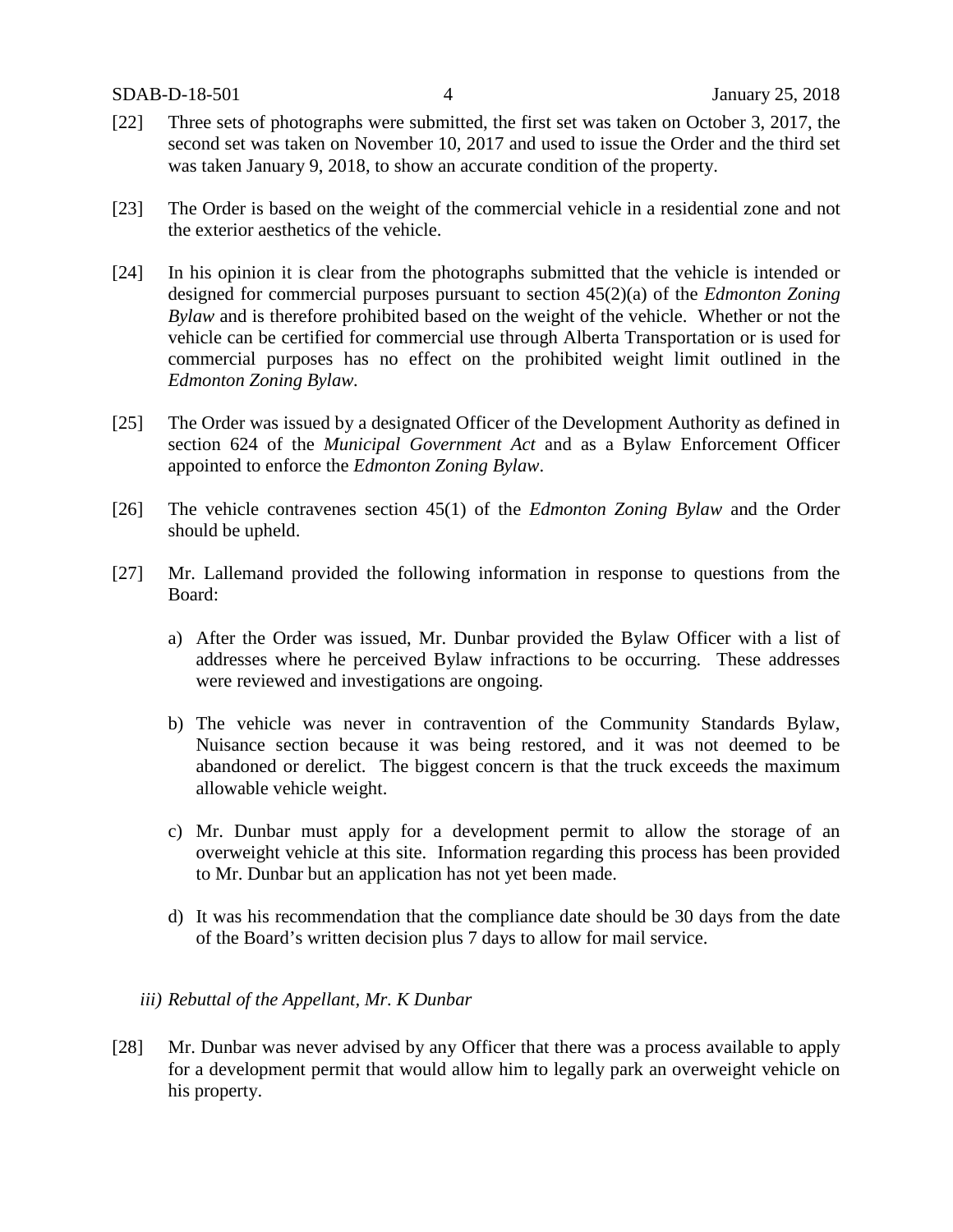- [29] He advised the Bylaw Officer that he did not consider the vehicle to be a commercial vehicle and provided the weight of the truck on October 25, 2017.
- [30] In his opinion the vehicle is an antique and not a commercial vehicle.
- [31] He questioned why the weight of the vehicle was never raised as an issue by any of the Bylaw Officers that visited his property in the past.
- [32] The dry weight of the vehicle is between 2,900 and 3,200 kilograms.

#### **Decision**

[33] The appeal is **DENIED** and the Stop Order is **UPHELD.**

#### **Reasons for Decision**

- [34] The Board accepts and confirms that the Order was issued by a designated Officer of the Development Authority as defined in section 624 of the *Municipal Government Act*.
- [35] Based on the evidence provided, the subject vehicle is a commercial vehicle, pursuant to section 45(2)(a) of the *Edmonton Zoning Bylaw* which states "for the purpose of subsection 45(1) a commercial vehicle means a vehicle that is intended or designed for commercial purposes; […]"
- [36] The Board accepts the evidence of the Development Authority that the gross vehicle weight of the subject vehicle is 8,164 kilograms and therefore does not comply with section 45(1)(a) of the *Edmonton Zoning Bylaw* which states that:

No person shall keep in any part of a Site in any Residential Zone any commercial vehicle, loaded or unloaded, having a maximum Gross Vehicle Weight (G.V.W.R) exceeding 4,600 kilograms.

- [37] The investigation was triggered by specific complaints from two citizens regarding the storage of an overweight commercial vehicle at this location. The Stop Order that was issued dealt specifically with the Commercial Vehicle restrictions in a Residential neighbourhood and the Board confirms the findings of the Development Authority.
- [38] The Appellant described the vehicle as an "Antique" and felt that given this designation that it exempts it from the definition of a Commercial Vehicle. The Board found nothing contained within the *Edmonton Zoning Bylaw* that supported this designation. Again, the Board confirms the position of the Development Authority that this is a Commercial Vehicle.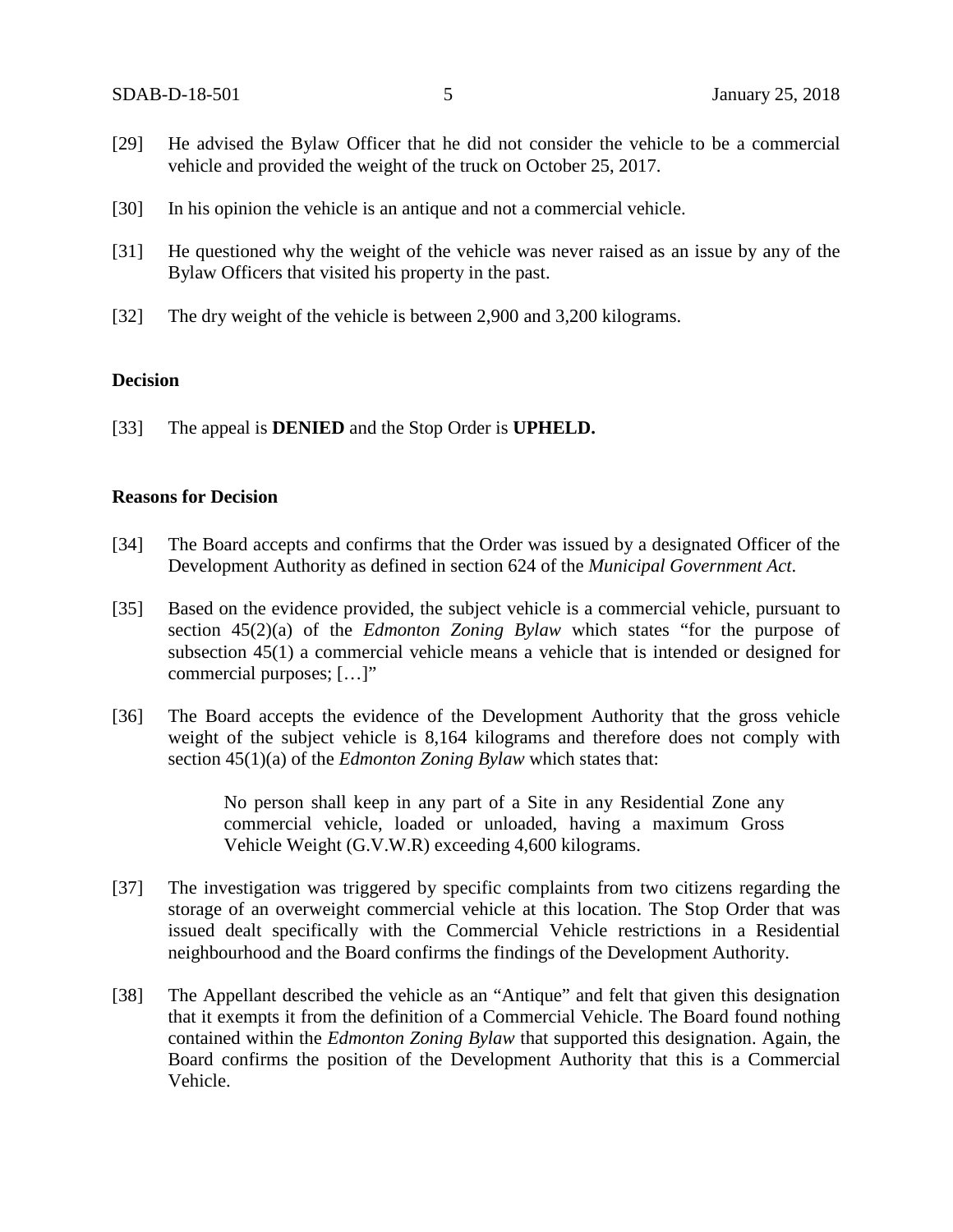[39] Based on all of the above, the appeal is denied and the Stop Order is upheld.

Mr. V. Laberge, Presiding Officer Subdivision and Development Appeal Board

Board Members in Attendance: Mr. N. Somerville; Mr. R. Hobson; Ms. D. Kronewitt Martin; Mr. J. Wall.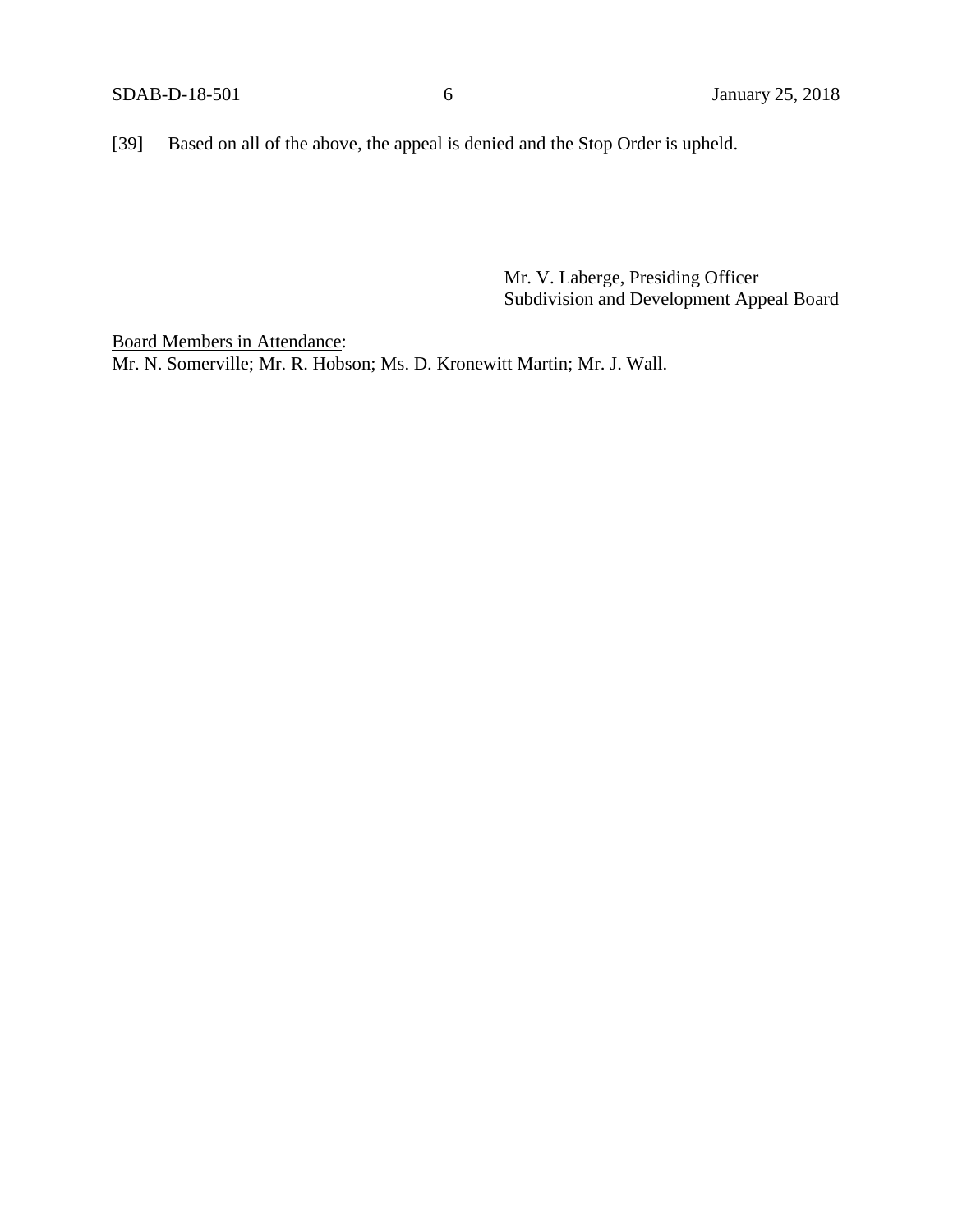## **Important Information for the Applicant/Appellant**

- 1. This decision may be appealed to the Alberta Court of Appeal on a question of law or jurisdiction under Section 688 of the *Municipal Government Act*, RSA 2000, c M-26.
- 2. When a decision on a Development Permit application has been rendered by the Subdivision and Development Appeal Board, the enforcement of that decision is carried out by the Sustainable Development Department, located on the 2nd Floor, Edmonton Tower, 10111 – 104 Avenue NW, Edmonton, AB T5J 0J4.